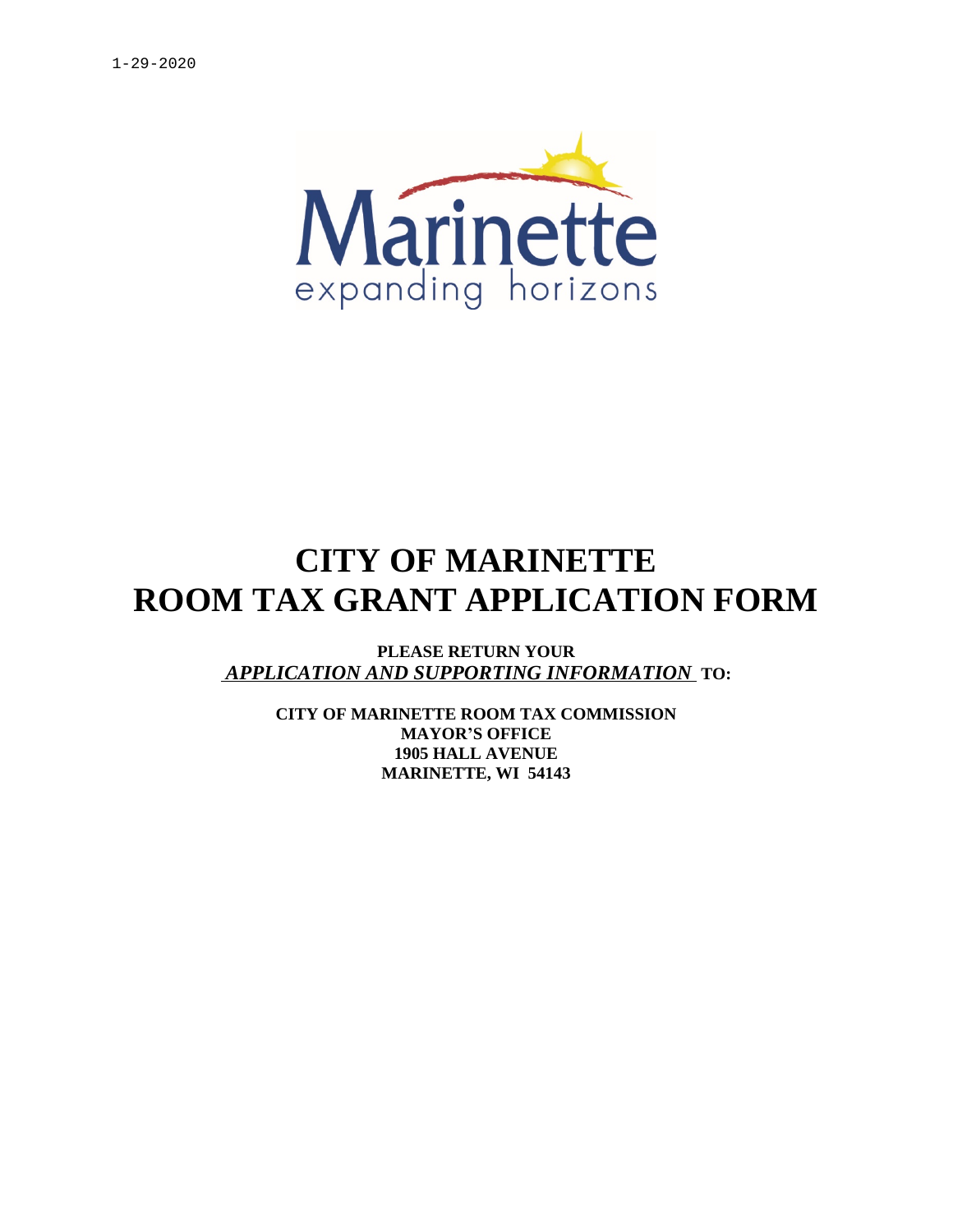### **INFORMATION FOR CITY OF MARINETTE ROOM TAX GRANT REQUESTS**

**The City of Marinette Room Tax Grant program has been established to encourage and promote programs, services, and facilities that provide a positive economic impact to the city through increased tourism spending.**

**All room tax funding recipients must comply with all Federal, State and Local regulations regarding nondiscrimination and operate within the affirmative action policy.**

Only nonprofit organizations are eligible to apply for grants. However, for-profit enterprises may be eligible if partnered with a nonprofit organization. The term "nonprofit" for the purposes of this procedure means any organization incorporated under state law that are not organized to make a profit, and typically do not issue stock. **The City of Marinette, for example, is a nonprofit organization.**

**All events must be shown to primarily benefit tourism development and promotion within the City of Marinette.**

**When tangible and durable projects are proposed (construction projects) for City of Marinette property, these** projects shall be subject to all City of Marinette procurement procedures including competitive bidding and shall **be managed by the City of Marinette Engineering Department or other appropriate department.**

#### **APPROPRIATION APPLICATIONS:**

**Room Tax Grant Application must be completed in its entirety. Objectives and benefits to the community must be defined in measurable and specific terms. Room Tax Grant Applications must have all appropriate paperwork completed and turned into the City. Applications are reviewed and approved or denied once the Room Tax Commission has a quorum and a meeting is held. The person submitting the application or a representative able to answer questions regarding the application must be present at the meeting. Meetings are held on an as needed basis.**

#### **FUNDING ACKNOWLEDGMENT:**

**The City of Marinette must be given recognition for its financial support on promotional materials including brochures, news releases, programs, publications, and other materials. This recognition must include the use of the City of Marinette logo. When no printed information is developed, verbal recognition shall be given during the presentation or performance.**

**The credit line should read: "This (event or project) is supported in part by a City of Marinette Room Tax Grant."**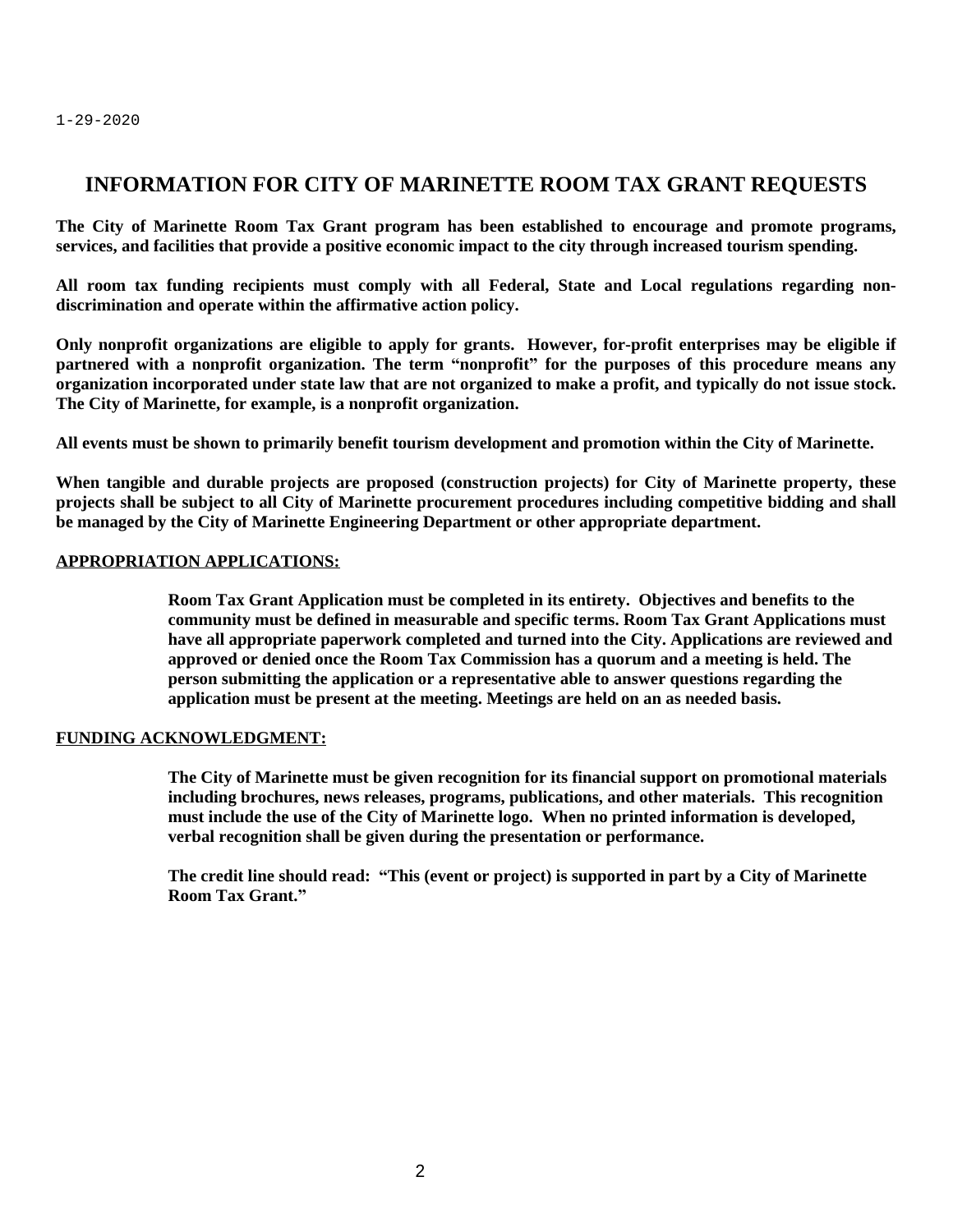### **INFORMATION FOR CITY OF MARINETTE ROOM TAX GRANT REQUESTS**

#### **REPORTING & INVOICES:**

All requests for funds shall include a written invoice for the expenditure, or statement for reimbursement when applicable.

A final accounting, to the City of Marinette Finance Director, is due sixty days after the event/or project completion as indicated on the application. The **MINIMUM** final accounting **shall** include:

- final line item accounting of the revenues and expenses,
- attendance statistics (event),
- reporting of any surplus (fund balance) and return same to the City of Marinette Finance Director,
- accounting records must be maintained for three years after completion of the project,
- copies of promotional material with the necessary funding acknowledgment.

#### **OTHER PROGRAM OBLIGATIONS:**

All revenues generated from the event/project or activity must be used to offset current or subsequent project expenses. Final surpluses must be reported in the final accounting.

Room tax funds may only be used for activities and costs identified in the application. Any modifications must be submitted to the City of Marinette Room Tax Commission for approval.

Funding is contingent upon the City's successful receipt of an executed Room Tax Grant Agreement (City of Marinette exempt).

Failure to comply with the conditions of the contract may result in the termination of the contract, future ineligibility for the program, and reimbursement of room tax funding.

#### **PROGRAM REVIEW:**

The City of Marinette Room Tax Commission reserves the right to deny any and all requests received.

Room Tax Grant Applications shall be reviewed and ranked by members of the Room Tax Commission.

The Commission may conduct brief interviews with eligible applicants.

The decisions of the Commission are not subject City Council appeal.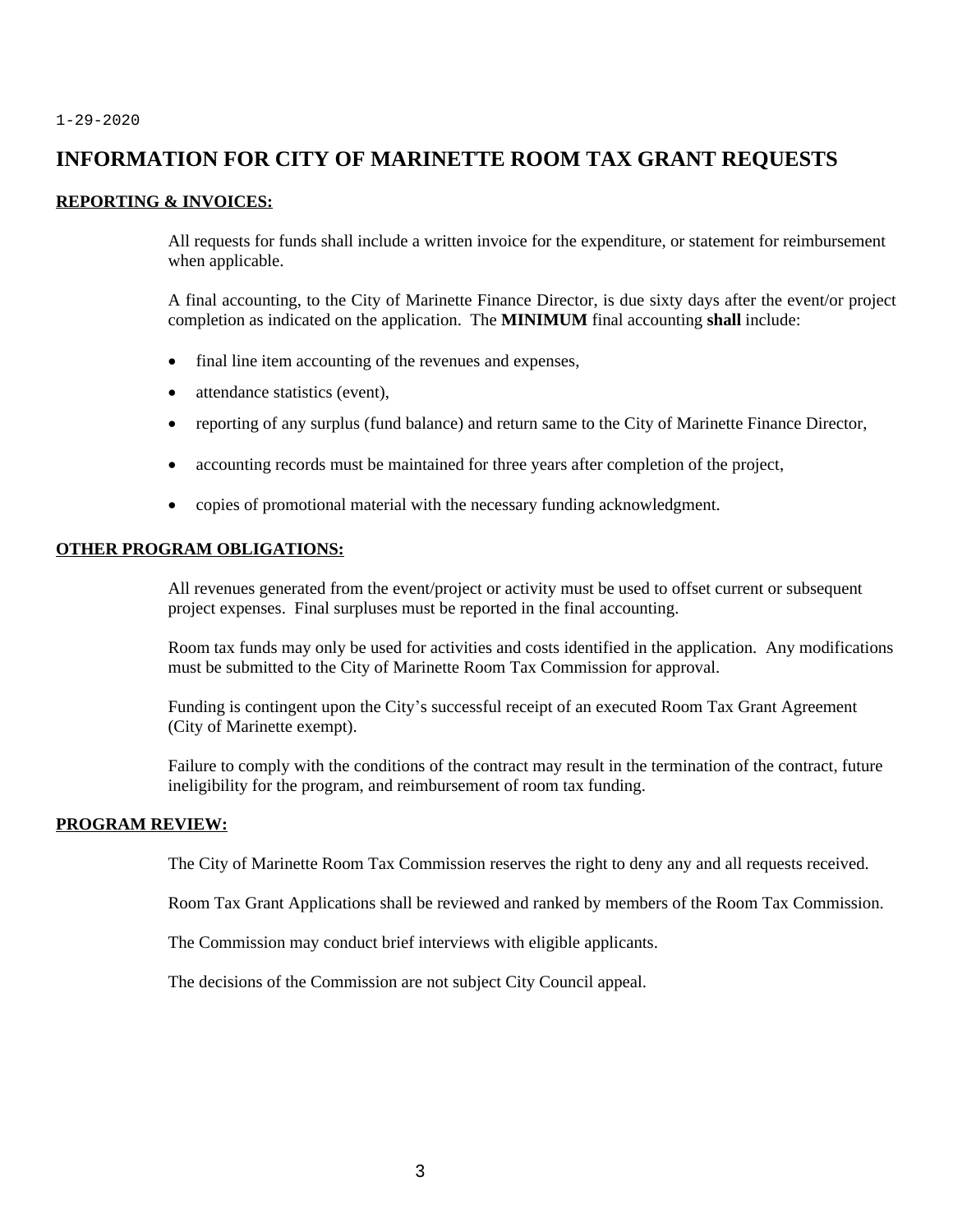# **CITY OF MARINETTE ROOM TAX GRANT APPLICATION FORM**

| Location of Event/Project:                                                                                                                   |  |
|----------------------------------------------------------------------------------------------------------------------------------------------|--|
| Dates of the Event or Anticipated Project Completion:                                                                                        |  |
|                                                                                                                                              |  |
|                                                                                                                                              |  |
| Target Attendees (indicate characteristics such as: families, youth, adults):_______________________                                         |  |
|                                                                                                                                              |  |
| FUNDING TYPE (check all that apply):<br>New Event<br>__ One Time, One of A Kind Request<br>$\angle$ Other Type of Request (Describe $\angle$ |  |
| <b>FUNDING REQUEST:</b>                                                                                                                      |  |

Room Tax Request Amount \$

Total Project/Event Budget \$\_\_\_\_\_\_\_\_\_\_\_\_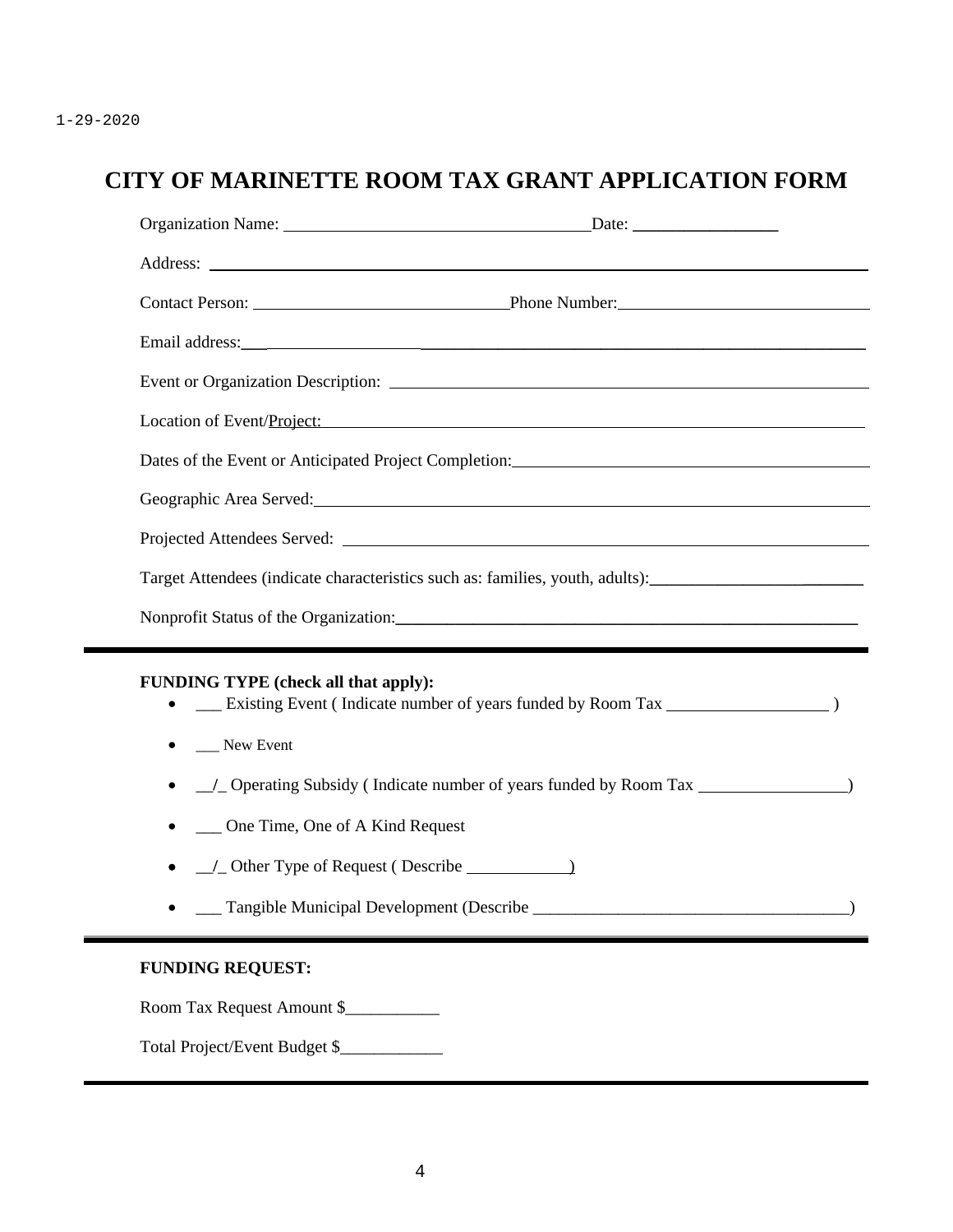$\overline{a}$ 

 $\overline{a}$ 

### **CITY OF MARINETTE ROOM TAX GRANT APPLICATION FORM**

**Define your program objectives in specific terms and methods to monitor the success of the objectives:**

Provide a detailed schedule of activities:

**Address the need and direct benefit to the public and the City of Marinette for this program (you may attach letters supporting the need for this program):** 

 $\_$  ,  $\_$  ,  $\_$  ,  $\_$  ,  $\_$  ,  $\_$  ,  $\_$  ,  $\_$  ,  $\_$  ,  $\_$  ,  $\_$  ,  $\_$  ,  $\_$  ,  $\_$  ,  $\_$  ,  $\_$  ,  $\_$  ,  $\_$  ,  $\_$  ,  $\_$  ,  $\_$  ,  $\_$  ,  $\_$  ,  $\_$  ,  $\_$  ,  $\_$  ,  $\_$  ,  $\_$  ,  $\_$  ,  $\_$  ,  $\_$  ,  $\_$  ,  $\_$  ,  $\_$  ,  $\_$  ,  $\_$  ,  $\_$  ,

 $\_$  ,  $\_$  ,  $\_$  ,  $\_$  ,  $\_$  ,  $\_$  ,  $\_$  ,  $\_$  ,  $\_$  ,  $\_$  ,  $\_$  ,  $\_$  ,  $\_$  ,  $\_$  ,  $\_$  ,  $\_$  ,  $\_$  ,  $\_$  ,  $\_$  ,  $\_$  ,  $\_$  ,  $\_$  ,  $\_$  ,  $\_$  ,  $\_$  ,  $\_$  ,  $\_$  ,  $\_$  ,  $\_$  ,  $\_$  ,  $\_$  ,  $\_$  ,  $\_$  ,  $\_$  ,  $\_$  ,  $\_$  ,  $\_$  ,

**Identify other agencies within the Marinette area conducting a similar activity, event or project:**

**Describe any cooperative activities among other agencies participating in this project. Be specific in defining agency roles and contributions. (You may attach commitment letters from these agencies.):**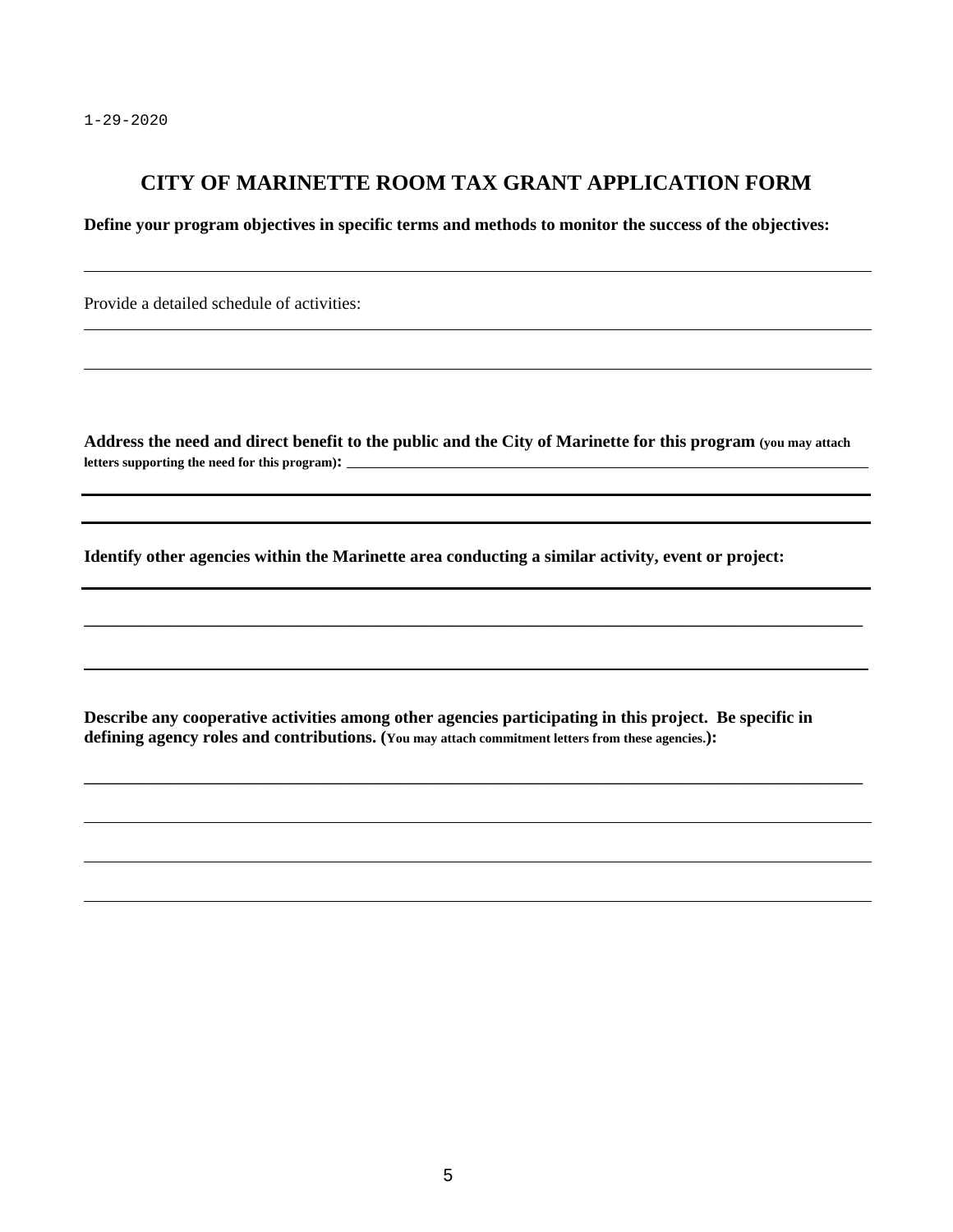$\overline{a}$ 

 $\overline{a}$ 

### **CITY OF MARINETTE ROOM TAX GRANT APPLICATION FORM**

**Provide a detailed promotional schedule and budget (identify detailed specific media coverage such as printed material, specific printed ads, radio and television ads, billboard coverage, or direct mail) (attach additional sheets as needed):**

 $\_$  ,  $\_$  ,  $\_$  ,  $\_$  ,  $\_$  ,  $\_$  ,  $\_$  ,  $\_$  ,  $\_$  ,  $\_$  ,  $\_$  ,  $\_$  ,  $\_$  ,  $\_$  ,  $\_$  ,  $\_$  ,  $\_$  ,  $\_$  ,  $\_$  ,  $\_$  ,  $\_$  ,  $\_$  ,  $\_$  ,  $\_$  ,  $\_$  ,  $\_$  ,  $\_$  ,  $\_$  ,  $\_$  ,  $\_$  ,  $\_$  ,  $\_$  ,  $\_$  ,  $\_$  ,  $\_$  ,  $\_$  ,  $\_$  ,

**If an appropriation was received by your organization in a prior year, please provide a narrative description of goals achieved and how the public benefited (provide detailed information such as gate attendance statistics, number of hotel room nights booked):** 

**Describe your fund raising efforts:**

| 1.               | Funding                                                              | Secured | Unsecured |
|------------------|----------------------------------------------------------------------|---------|-----------|
| 2.               | Funding                                                              | Secured | Unsecured |
| 3.               | Funding                                                              | Secured | Unsecured |
| $\overline{4}$ . | Funding                                                              | Secured | Unsecured |
|                  | What percent of your total budget represents room tax funds? 6.120 % |         |           |

**Explain the effect not receiving a Room Tax Grant would have on your project:**

#### **DON'T FORGET TO SUBMIT THE ADDITIONAL REQUIRED DOCUMENTS!!!**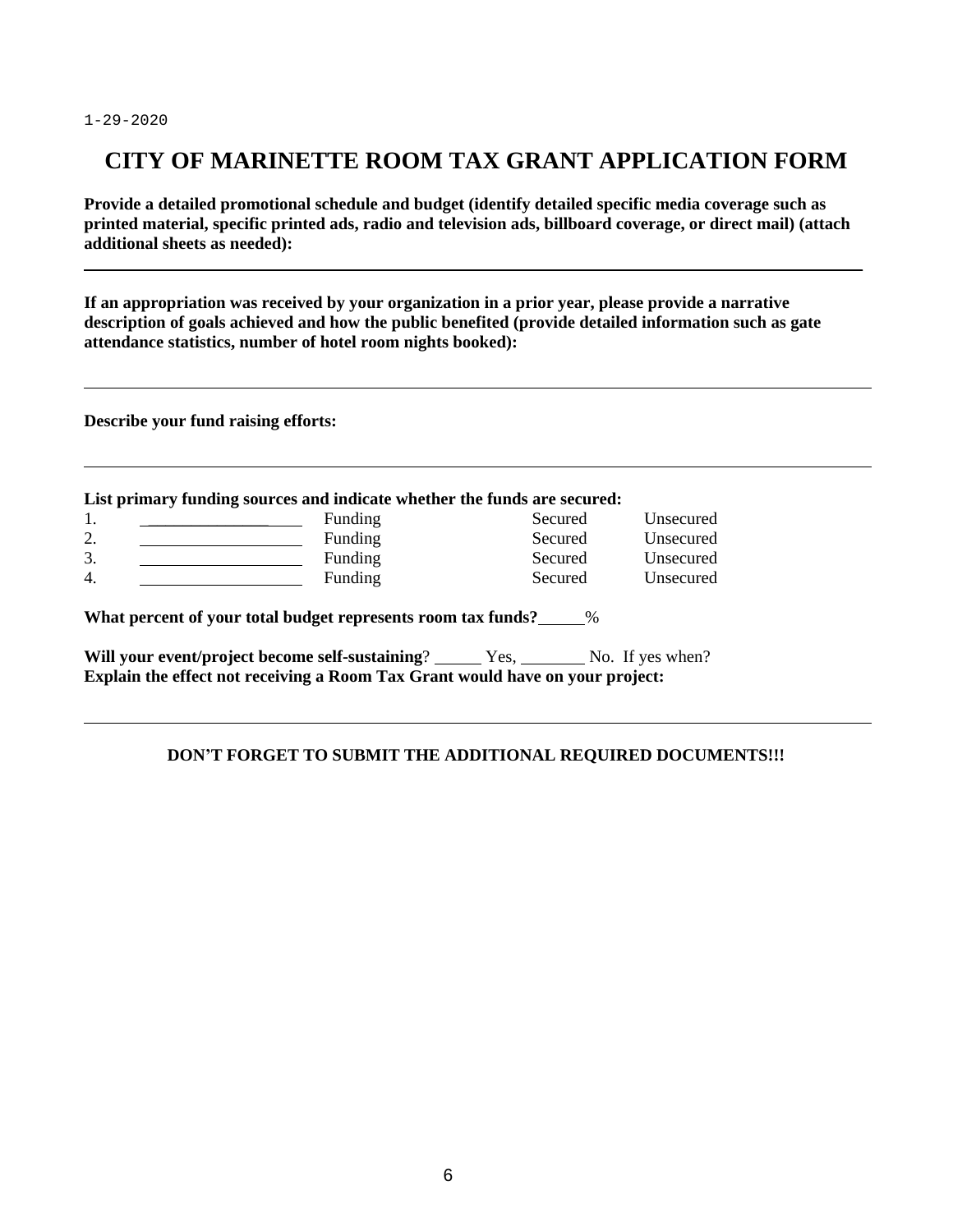# **OTHER REQUIRED DOCUMENTS:**

- **Most Recent Financial Statements including Balance Sheet and Statement of Revenues & Expenses Budget to Actual (as requested)**
- **If the organization is a nonprofit, submit a copy of the IRS determination letter establishing your Not for Profit status. (not required for the City of Marinette)**
- **Organization Chart, and/or Listing of Executive Committee/Board of Directors**